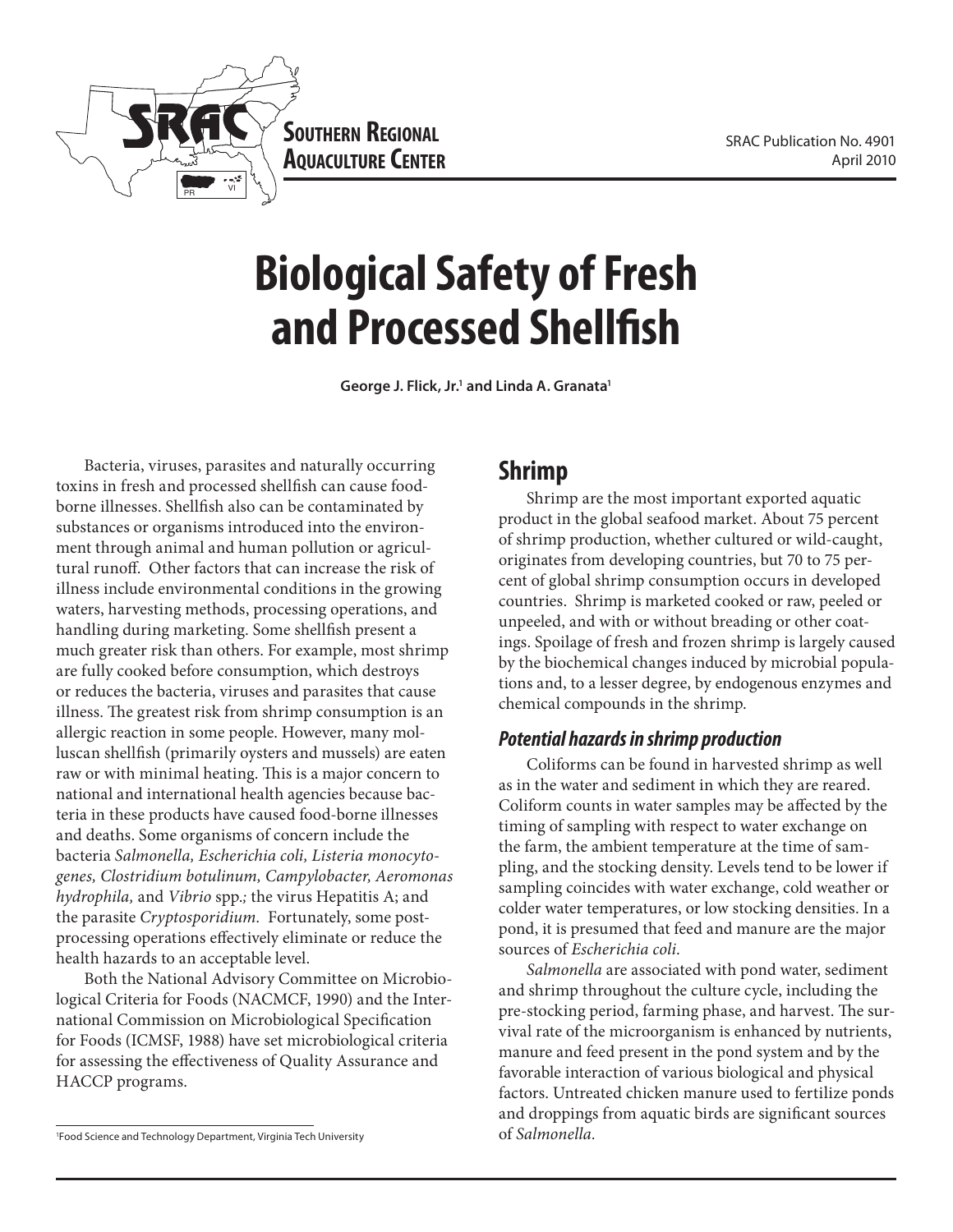Bacteria of the genus *Vibrio* are ubiquitous in all the marine and estuarine ecosystems in which shrimp are typically farmed. Several *Vibrio* spp. form part of the natural biota of fish and shellfish. *Vibrio harveyi* and *V. parahaemolyticus* are considered to be opportunistic pathogens that cause bacterial infections in stressed shrimp. Of the more than 20 *Vibrio* species known to be associated with human disease, *V. cholerae*, *V. parahaemolyticus* and *V. vulnificus* are of greatest concern. Clinical manifestations of these bacterial infections range from gastroenteritis to septicemia and wound infection.

*Vibrio cholerae* has been isolated from pond mud, water and shrimp samples in Thailand and India. The major sources of this *Vibrio* species in shrimp samples may be sediment, water and feed. However, natural shrimp food such as algae, plankton, invertebrate animals such as copepods, and zooplankton could also be contributors. Dalsgaard et al. (1995) studied the presence of *V. cholerae* in a total of 107 samples that included water, sediment, shrimp, feed, shrimp gut and chicken manure. Thirty-three percent of the samples contained *V. cholerae*  non-01 serotype, which is less severe than *V. cholerae* 01, the organism that causes epidemic cholera*.* The occurrence of this bacterium was not significantly influenced by water, salinity, temperature, dissolved oxygen or pH.

*Vibrio* spp. have been found in shrimp during all phases of farming and harvest and these microorganisms are common in other crustaceans as well. Crustaceans have an exoskeleton made of chitin, and some bacteria, including *Vibrio* spp., can use chitin as a nutrient source. In fact, chitin has been shown to stimulate the production of cholera toxin in *V. cholerae* 01. In filtered water alone, all *Vibrio* strains produce small amounts of toxin, which indicates the need for nutrient sources to fuel this activity.

The microorganism *V. parahaemolyticus* has been found in shrimp from the Philippines and in shrimp pond sediment and water from Thailand. Sediment, water and

feed sources are sources of the bacterium. However, the natural association between pathogenic *V. parahaemolyticus* and shrimp, especially with shrimp shell chitin as a nutrient source for this pathogen, should not be overlooked.

*Vibrio* spp. microorganisms were detected in shrimp and ponds even when counts of fecal microorganisms were low. Thus, there may be no correlation between levels of fecal coliforms and the presence of *Vibrio* spp. Fecal coliforms have long been used as indicators of problematic bacterial contamination.

#### *Shrimp processing and storage*

A total of 1,264 samples of individually quick-frozen, peeled and deveined raw shrimp (pond-raised *Penaeus monodon*) and 914 samples of cooked, ready-to-eat shrimp were analyzed for their microbiological contents. The results are summarized in Table 1. Of the raw shrimp samples, 96 percent showed an aerobic plate count (APC) of less than 10<sup>5</sup> cfu/g, and 74 percent were less than 10<sup>4</sup> cfu/g. APC values of cooked, ready-to-eat shrimp were less than 10<sup>4</sup> cfu/g in 99 percent of the samples. Coliforms were found in 15 percent of raw shrimp samples but in only 3 percent of the cooked samples. Studies have shown that the total APC may increase even in adequately refrigerated shrimp, whereas the levels of coliforms and thermal-tolerant coliforms increase only when products are not stored at the correct temperature. Raw shrimp has been reported to contain coagulase-positive staphylococci, while cooked shrimp tested negative for this microorganism. Since the presence of staphylococci in raw shrimp is typically attributed to workers, the absence of *Staphylococcus* in cooked product indicates that no post-processing contamination has occurred.

*Clostridium botulinum* is a significant potential contaminant of seafood worldwide. Its incidence in fish and in outbreaks of food poisoning has been extensively studied. In recent years, the use of modified-atmosphere

| Table 1. Bacterial content of individually quick-frozen raw and cooked ready-to-eat shrimp. |                                                                                         |                         |                 |                                                             |                 |          |          |                                   |                |                   |  |  |
|---------------------------------------------------------------------------------------------|-----------------------------------------------------------------------------------------|-------------------------|-----------------|-------------------------------------------------------------|-----------------|----------|----------|-----------------------------------|----------------|-------------------|--|--|
| Sample                                                                                      | No. of<br>samples<br>analyzed                                                           |                         |                 | <b>Percent of samples with</b><br>indicated count levels/gm |                 |          |          | <b>Staphylococcus<sup>a</sup></b> | E. coli        | <b>Salmonella</b> |  |  |
|                                                                                             |                                                                                         | <b>APC</b> <sup>b</sup> |                 | <b>Coliforms</b>                                            |                 |          |          |                                   |                |                   |  |  |
|                                                                                             |                                                                                         | 10 <sup>2</sup>         | 10 <sup>3</sup> | 10 <sup>4</sup>                                             | 10 <sup>5</sup> | $10^{1}$ | $10^{2}$ |                                   |                |                   |  |  |
| Raw<br>shrimp                                                                               | 1264                                                                                    | 35                      | 39              | 22                                                          | 4               | 12       | 3        |                                   | $\overline{2}$ | 0.1 <sup>c</sup>  |  |  |
| Cooked<br>shrimp                                                                            | 914                                                                                     | 79                      | 20              |                                                             | 0.0             | 3        | 0.1      | $0-0$                             | 0.0            | 0.0               |  |  |
| <sup>b</sup> Aerobic plate count                                                            | <sup>a</sup> Coagulase positive staphylococci<br><i>Serotype Salmonella typhimurium</i> |                         |                 |                                                             |                 |          |          |                                   |                |                   |  |  |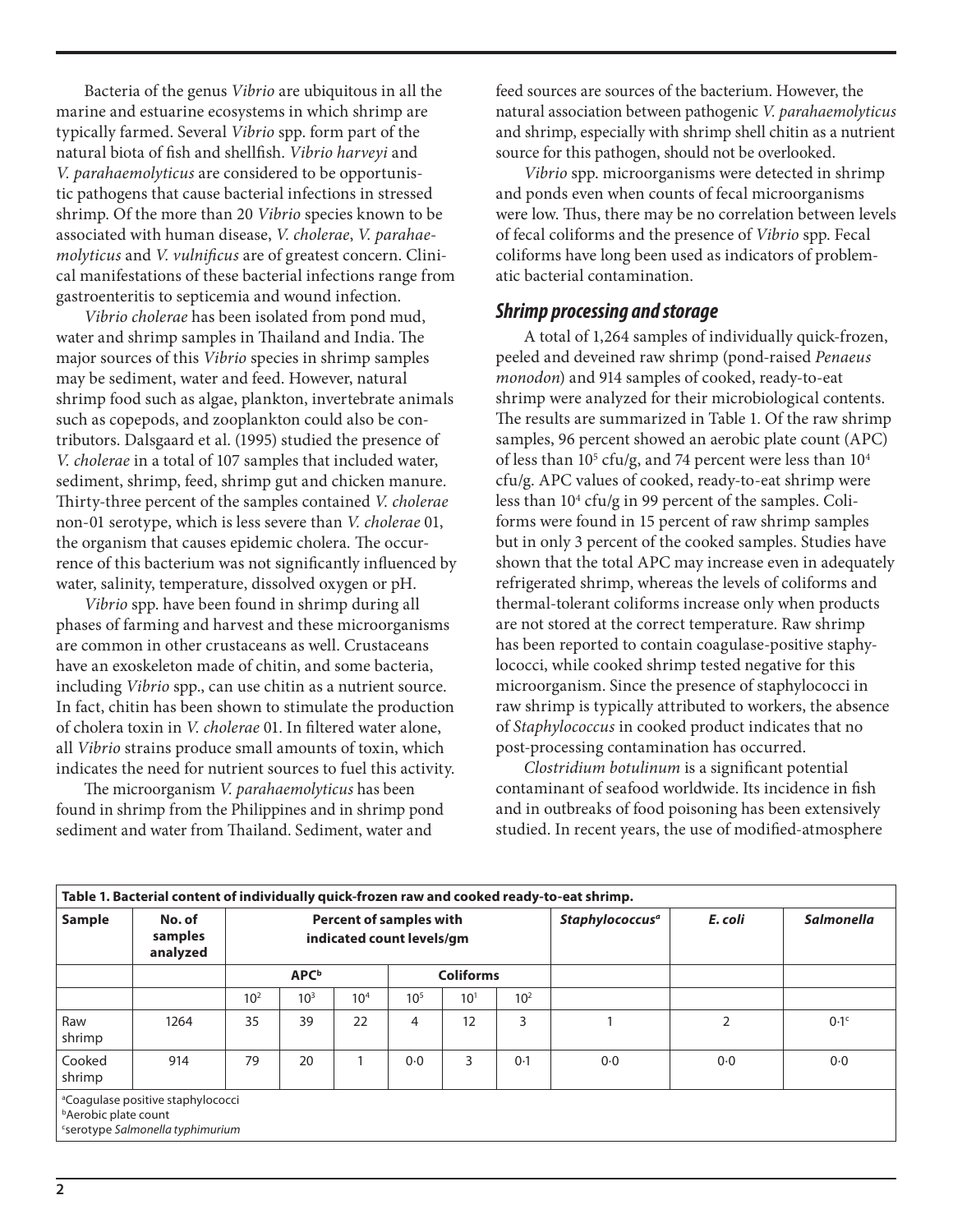and high-barrier film packaging (MAP/VP) for seafood has increased; such packaging can create the anaerobic conditions *C. botulinum* requires for growth. Refrigeration is being used to extend the shelf life of fresh products at a reasonable cost, but some *C. botulinum* strains can grow at 3.3 °C.

Aeromonads are another group of microorganisms ubiquitous in the aquatic environment. These bacteria have a broad host range and have often been isolated from humans with diarrhea. They are also primary pathogens in a wide range of cold-blooded animals. Environmental and clinical strains do not seem to differ with respect to the occurance of virulence factors.

Freshwater prawns have significant numbers of motile aeromonads that can grow at low temperatures, which sets the shelf life of iced freshwater prawns at 12 to 16 days. *Pseudomonas*, *Aeromonas hydrophila, A. veronii, A. boivar, A. sobria* and *Shewanella putrefaciens* are spoilage bacteria for fresh prawns. A study by Lalitha and Surendran (2006) reports that after 26 days of iced storage the APC of freshwater prawns exceeded  $10<sup>7</sup>$  cfu/g, which is considered unsafe.

## **Oysters**

Oysters are filter feeders that efficiently concentrate microorganisms found in the water and sediment. Because oysters are consumed raw, they pose a health risk to consumers. The consumption of raw oysters has been linked to outbreaks of acute gastroenteritis in both the Eastern and Western hemispheres.

Pathogenic *Vibrio* spp., specifically *Vibrio vunificus, V. parahaemolyticus* and *V. cholerae* non-01, are of concern in oysters. *Vibrio* spp. tend to be more abundant in warmer months than in colder months. Oysters harvested when the water temperature is below 76 °F (20 °C) usually contain lower numbers of any given *Vibrio* species. There are both clinical and environmental strains of *Vibrio* and one can not tell which is present unless someone becomes ill.

Nearly all *Vibrio vulnificus* strains found in oysters appear to be virulent, though genetic tests have not been able to distinguish fully virulent from less virulent strains, or environmental from clinical strains. In various studies, *V. vulnificus* was not detected in seawater, oysters or suspended particulate matter (SPM) samples during the cold winter months, but was detected at low levels in several sediment samples during this time period. Levels of the organism first increased in early spring in the sediment, then in SPM, and then in oysters. A major increase in *V. vulnificus* occurred only after the seawater temperature rose above 20 °C and the salinity was lowered below 16 ppt by the winter-spring rainfall. The highest *V. vulnificus*

levels recorded were associated with SPM. These results suggest that *V. vulnificus:* 1) overwinters in a floc zone at the sediment-water interface, 2) is resuspended into the water column in early spring following changes in climatic conditions, 3) colonizes the surfaces of zooplankton that are also blooming during early spring, and 4) is ingested by oysters during normal feeding (Vanoy et al., 1992).

Cook et al. (2002) sampled 370 lots of oysters (*Crassostrea virginica* and *Crassostrea gigas*) in the shell at 275 different establishments (71 percent restaurants or oyster bars, 27 percent retail seafood markets, and 2 percent wholesale seafood markets) in coastal and inland markets throughout the United States over a 1-year period. The *Vibrio vulnificus* and *Vibrio parahaemolyticus* contents of the oysters were analyzed. The oysters were harvested from the Gulf of Mexico (49 percent), Pacific (14 percent), Mid-Atlantic (18 percent) and North Atlantic (11 percent) coasts and from Canada (8 percent). Tables 2 and 3 show the *V. vulnificus* and *V. parahaemolyticus* MPN (Most Probable Number) counts of the samples within each of eight density ranges. Densities of both bacteria in market oysters from all harvest regions followed a seasonal distribution, with the highest densities in the summer. The highest densities of both organisms, which often exceeded 10,000 MPN/g, were observed in oysters harvested from the Gulf Coast. The majority (78 percent) of lots harvested from the the North Atlantic, Pacific and Canadian coasts had *V. vulnificus* densities below the detectable level of 0.2 MPN/g; none exceeded 100 MPN/g. *V. parahaemolyticus* densities were greater than those of *V. vulnificus* in lots from the same areas, with some lots exceeding 1,000 MPN/g for *V. parahaemolyticus*. Overall, there was a significant correlation with salinity. Storage time significantly affected both *V. vulnificus* (10 percent decrease per day) and *V. parahaemolyticus* (7 percent decrease per day) densities in the market oysters.

Intertidal harvest is practiced extensively in some Pacific Northwest estuaries. This involves hand picking the shellfish after the tide recedes and placing them in large baskets. The baskets are left in the harvest area until the tide rises high enough for a vessel to retrieve and transport them to the processing plant. Intertidal harvest may expose oysters to favorable conditions for the growth of *Vibrio* and other bacteria, especially on sunny days. Nordstrom et al. (2004) determined that in oysters harvested this way the mean *V. parahaemolyticus* densities were generally four to eight times greater at maximum exposure (when the next high tide occurred) than at first exposure (when the initial low tide occurred). While pathogen counts were generally low  $(\leq 10 \text{ cfu/g})$  at first exposure, counts as high as 160 cfu/g were found at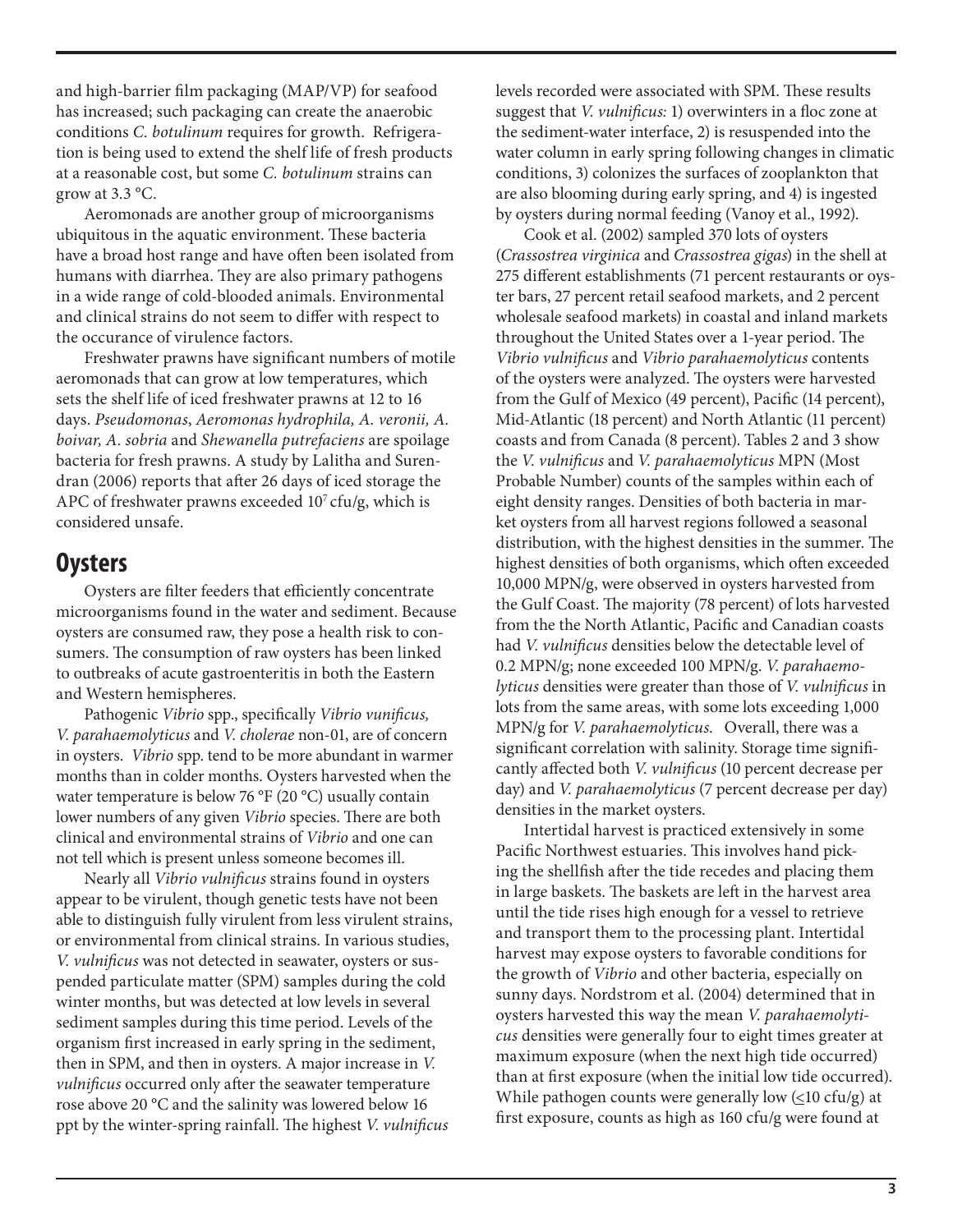maximum exposure. Pathogenic *V. parahaemolyticus* was detected in 21 percent of the oyster samples at maximum exposure and in 26 percent of sediment samples. These results demonstrate that summer conditions permit the bacterium to multiply in oysters exposed by a receding tide.

*Campylobacter* is a common bacterial pathogen that has caused enteritis in humans worldwide. The genus *Campylobacter* comprises multiple species, of which the thermophilic *Campylobacter jejuni, C. coli, C. lari* and *C. upsaliensis* are the most important. *Camplylobacter jejuni* and *C. coli* account for the majority of enteric infections in humans. *Campylobacter lari* appears to be widely present in the environment but is rarely reported as a human pathogen.

The incidence of *Salmonella* infections has risen in recent years and many cases are linked to seafood (Centers for Disease Control and Prevention, 2000), particularly to shellfish. As harvesting areas become more populated, more human sewage (with accompanying pathogens) is discharged into coastal waters. In oysters harvested from 36 U.S. bays in the summer (12 each from the West, East and Gulf coasts) and 12 bays in the winter (four per coast), *Salmonella* was isolated from each coast and 7.4 percent of all oysters sampled tested positive for the bacterium. Isolates tended to be bay-specific, with some bays having a high prevalence of *Salmonella* while other bays had none. Oysters harvested in winter had much lower concentrations than those harvested in summer. The vast majority (78/101) of *Salmonella* isolates were

| Table 2. Abundance of Vibrio vulnificus in oysters at retail; data are shown by harvest state and region. |                   |                                                                                          |                          |                          |                          |                               |                                  |                          |           |  |
|-----------------------------------------------------------------------------------------------------------|-------------------|------------------------------------------------------------------------------------------|--------------------------|--------------------------|--------------------------|-------------------------------|----------------------------------|--------------------------|-----------|--|
|                                                                                                           |                   | Percentage of samples with V. vulnificus densities in most probable number (MPN)/g range |                          |                          |                          |                               |                                  |                          |           |  |
| <b>Harvest state</b><br>or country                                                                        | No. of<br>samples | <b>None</b><br>detected                                                                  | $\leq$ 1                 | $>1$ to $10$             | $>10$ to $102$           | $>10^2$ to $10^3$             | $>10^3$ to $10^4$                | $>10^4$ to $10^5$        | $>10^{5}$ |  |
| Connecticut                                                                                               | 17                | 52.9                                                                                     | 17.6                     | 29.4                     |                          |                               |                                  |                          |           |  |
| Massachusetts                                                                                             | 12                | 75.0                                                                                     | 8.3                      | 8.3                      | 8.3                      | $\overline{\phantom{0}}$      | $\overline{\phantom{0}}$         | $\overline{\phantom{0}}$ |           |  |
| Rhode Island                                                                                              | 12                | 91.7                                                                                     | 8.3                      | $\overline{\phantom{0}}$ |                          |                               |                                  |                          |           |  |
| Canada, Atlantic                                                                                          | 19                | 73.7                                                                                     | 10.5                     | 10.5                     | 5.3                      | $\overbrace{\phantom{12333}}$ | $\overbrace{\phantom{12322111}}$ |                          |           |  |
| <b>All North Atlantic</b>                                                                                 | 60                | 71.7                                                                                     | 11.7                     | 13.3                     | 3.3                      |                               |                                  |                          |           |  |
|                                                                                                           | 44                |                                                                                          |                          | 4.5                      | 6.8                      |                               |                                  |                          |           |  |
| Washington                                                                                                |                   | 81.8                                                                                     | 6.8                      |                          |                          |                               | $\overline{\phantom{0}}$         |                          |           |  |
| California                                                                                                | $\mathbf{1}$      | 100.0                                                                                    |                          |                          |                          |                               | $\overline{\phantom{0}}$         |                          |           |  |
| Oregon                                                                                                    | 2                 | 100.0                                                                                    | —                        |                          |                          |                               |                                  |                          |           |  |
| Canada, Pacific                                                                                           | 5                 | 100.0                                                                                    |                          |                          | $\overline{\phantom{0}}$ |                               | $\overline{\phantom{0}}$         | $\overline{\phantom{0}}$ |           |  |
| <b>All Pacific Coast</b>                                                                                  | 52                | 90.4                                                                                     | 3.8                      | 1.9                      | 3.8                      |                               |                                  |                          |           |  |
| Delaware                                                                                                  | $\overline{2}$    | 50.0                                                                                     | $\overline{\phantom{0}}$ |                          |                          | 50.0                          |                                  |                          |           |  |
| Maryland                                                                                                  | 25                | 56.0                                                                                     | 12.0                     | 16.0                     | 4.0                      | 4.0                           | 8.0                              | $\overline{\phantom{0}}$ |           |  |
| New Jersey                                                                                                | 11                | 45.5                                                                                     |                          | 27.2                     | 18.2                     |                               | 9.1                              |                          |           |  |
| Virginia                                                                                                  | 26                | 42.3                                                                                     | 3.8                      | 7.7                      | $\overline{\phantom{0}}$ | 15.4                          | 15.4                             | 7.7                      | 7.7       |  |
| <b>All Mid-Atlantic</b>                                                                                   | 64                | 48.4                                                                                     | 6.3                      | 14.1                     | 4.7                      | 9.4                           | 10.9                             | 3.1                      | 3.1       |  |
| Florida                                                                                                   | 47                | 8.5                                                                                      | 8.5                      | 10.6                     | 10.6                     | 14.9                          | 36.2                             | 8.5                      | 2.1       |  |
|                                                                                                           |                   |                                                                                          |                          |                          |                          |                               |                                  |                          |           |  |
| Mississippi                                                                                               | 4                 |                                                                                          | $\qquad \qquad -$        |                          | $\overline{\phantom{0}}$ | 25.0                          | 25.0                             | 25.0                     | 25.0      |  |
| Louisiana                                                                                                 | 80                | 3.8                                                                                      | 1.3                      | 15.0                     | 6.3                      | 13.8                          | 21.3                             | 27.5                     | 12.5      |  |
| <b>Texas</b>                                                                                              | 35                | 2.9                                                                                      | 2.9                      | 8.6                      | 28.6                     | 8.6                           | 31.4                             | 17.1                     |           |  |
| <b>All Gulf Coast</b>                                                                                     | 166               | 4.8                                                                                      | 3.6                      | 12.1                     | 12.1                     | 13.2                          | 27.7                             | 19.8                     | 7.2       |  |
| Mexico                                                                                                    | 1                 | $\equiv$                                                                                 |                          |                          | $\overline{\phantom{0}}$ | 100.0                         | $\qquad \qquad$                  |                          |           |  |
| Unknown                                                                                                   | $\overline{2}$    | 50.0                                                                                     | $\qquad \qquad$          | 50.0                     | $\overline{\phantom{0}}$ |                               | $\overline{\phantom{0}}$         |                          |           |  |
|                                                                                                           |                   |                                                                                          |                          |                          |                          |                               |                                  |                          |           |  |
| <b>Total</b>                                                                                              | 345               | 36.8                                                                                     | 5.8                      | 11.3                     | 8.4                      | 8.1                           | 15.4                             | 10.1                     | 4.1       |  |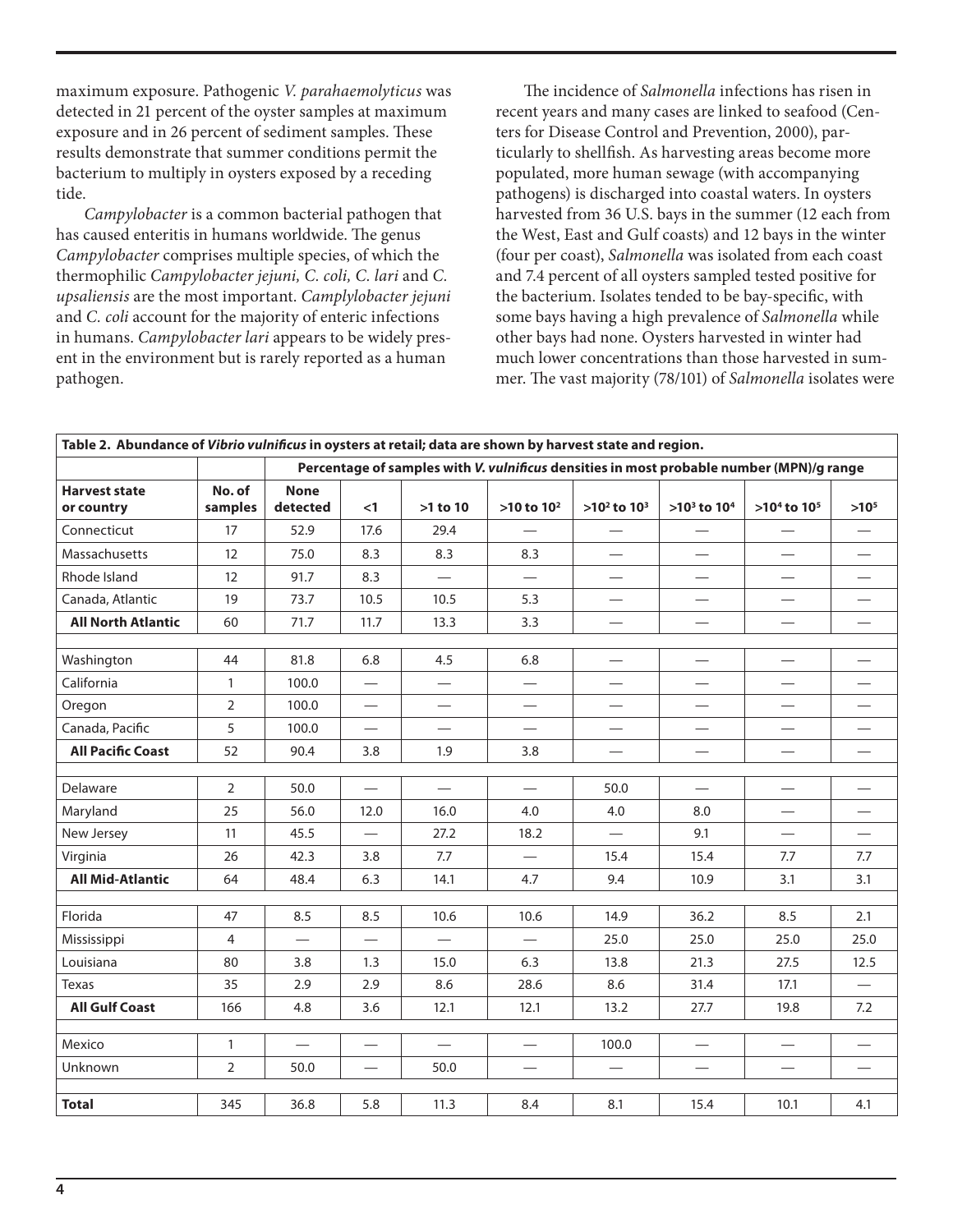*Salmonella enterica* serovar Newport, a major human pathogen, confirming the potential hazard of raw oyster consumption. Contrary to previous findings, no relationship was found between the presence of fecal coliforms in the water and *Salmonella* in oysters.

Aeromonads are ubiquitous throughout the environment and are found in both fresh and salt water. One member of the genus, *Aeromonas hydrophila,* is of particular concern and is believed to cause a form of foodassociated gastroenteritis. *Aeromonas hydrophila* has been reported to survive frozen temperatures of -72 °C for 1.5 years; it can grow and multiply at refrigeration temperatures.

Numerous viral illnesses have also been associated with the consumption of contaminated shellfish. Viruses likely to be transmitted by this route are enteric viruses, which can persist in the environment and can be concentrated by shellfish. In the 1960s, hepatitis A was the predominant viral disease resulting from the consumption of raw oysters, but now acute viral gastroenteritis has emerged as the most prevalent. However, hepatitis A is still a concern when raw oysters are consumed. In 2005, hepatitis A virus was confirmed as causing illness in four states among restaurant patrons who ate Gulf Coast oysters. Many cases of gastroenteritis are caused by small, round-structured viruses (SRSVs). An SRSV was implicated in an outbreak in oysters (*Crassostrea virginica*) harvested in Louisiana. Molecular characterization has shown that these viruses are human caliciviruses and that they are genetically related to the Norwalk virus.

| Table 3. Abundance of Vibrio parahaemolyticus in oysters at retail; data are shown by harvest state and region. |                   |                                                                                                |                          |                                  |                |                          |                                   |                          |                                  |  |
|-----------------------------------------------------------------------------------------------------------------|-------------------|------------------------------------------------------------------------------------------------|--------------------------|----------------------------------|----------------|--------------------------|-----------------------------------|--------------------------|----------------------------------|--|
|                                                                                                                 |                   | Percentage of samples with V. parahaemolyticus densities in most probable number (MPN)/g range |                          |                                  |                |                          |                                   |                          |                                  |  |
| <b>Harvest state</b><br>or country                                                                              | No. of<br>samples | <b>None</b><br>detected                                                                        | $<$ 1                    | >1 to 10                         | $>10$ to $102$ | $>10^2$ to $10^3$        | $>10^3$ to $10^4$                 | $>10^4$ to $10^5$        | $>10^{5}$                        |  |
| Connecticut                                                                                                     | 17                | 47.0                                                                                           | 11.7                     | 11.7                             | 29.4           |                          |                                   |                          |                                  |  |
| Massachusetts                                                                                                   | 12                | 50.0                                                                                           | 8.3                      | 8.3                              | 8.3            | 16.6                     | 8.3                               |                          |                                  |  |
| Rhode Island                                                                                                    | 12                | 91.7                                                                                           | 8.3                      |                                  |                |                          |                                   |                          |                                  |  |
| Canada, Atlantic                                                                                                | 20                | 50.0                                                                                           | 10.0                     | 15.0                             | 10.0           | 5.0                      | 10.0                              |                          |                                  |  |
| <b>All North Atlantic</b>                                                                                       | 61                | 57.4                                                                                           | 9.8                      | 9.8                              | 13.2           | 4.9                      | 4.9                               |                          |                                  |  |
| Washington                                                                                                      | 44                | 65.9                                                                                           | 11.4                     | 6.8                              | 6.8            | 4.5                      | 4.5                               |                          |                                  |  |
| California                                                                                                      | $\mathbf{1}$      | 100.0                                                                                          |                          | $\overline{\phantom{0}}$         |                | $\hspace{0.05cm}$        | $\overline{\phantom{0}}$          |                          |                                  |  |
| Oregon                                                                                                          | $\overline{2}$    | 50.0                                                                                           |                          |                                  | 50.0           |                          |                                   |                          |                                  |  |
| Canada, Pacific                                                                                                 | 5                 | 80.0                                                                                           | $\qquad \qquad -$        | $\overbrace{\phantom{12322111}}$ | 20.0           | $\qquad \qquad -$        | $\qquad \qquad -$                 | $\overline{\phantom{0}}$ |                                  |  |
| <b>All Pacific Coast</b>                                                                                        | 52                | 67.3                                                                                           | 9.6                      | 5.8                              | 9.6            | 3.8                      | 3.8                               |                          |                                  |  |
| Delaware                                                                                                        | $\overline{2}$    | $\qquad \qquad$                                                                                | $\overline{\phantom{0}}$ | $\equiv$                         | 50.0           |                          | 50.0                              | $\overline{\phantom{0}}$ |                                  |  |
| Maryland                                                                                                        | 25                | 16.0                                                                                           | 28.0                     | 32.0                             | 20.0           | 4.0                      | $\overbrace{\phantom{12322111}}$  |                          | $\overline{\phantom{0}}$         |  |
| New Jersey                                                                                                      | 11                | 54.4                                                                                           | $\qquad \qquad$          |                                  | 18.2           | 9.1                      | $\overline{\phantom{0}}$          | 28.2                     |                                  |  |
| Virginia                                                                                                        | 26                | 26.9                                                                                           | 15.4                     | 15.4                             | 11.5           | 11.5                     | 7.7                               | 11.5                     | $\overbrace{\phantom{12322111}}$ |  |
| <b>All Mid-Atlantic</b>                                                                                         | 64                | 26.6                                                                                           | 17.1                     | 18.8                             | 17.1           | 7.8                      | 4.7                               | 7.8                      |                                  |  |
| Florida                                                                                                         | 49                | 4.1                                                                                            | 2.0                      | 16.3                             | 16.3           | 40.8                     | 12.2                              | 6.1                      | 2.0                              |  |
| Mississippi                                                                                                     | 4                 |                                                                                                | $\overline{\phantom{0}}$ | $\overline{\phantom{0}}$         | 25.0           | 50.0                     | 25.0                              |                          |                                  |  |
| Louisiana                                                                                                       | 80                | 2.6                                                                                            | 1.3                      | 11.3                             | 7.5            | 11.3                     | 30.0                              | 27.5                     | 8.8                              |  |
| <b>Texas</b>                                                                                                    | 34                | 5.8                                                                                            | 5.8                      | 7.4                              | 29.4           | 11.8                     | 23.5                              | 5.8                      | 2.9                              |  |
| <b>All Gulf Coast</b>                                                                                           | 167               | 3.6                                                                                            | 2.4                      | 13.2                             | 14.9           | 20.9                     | 23.4                              | 16.2                     | 5.4                              |  |
|                                                                                                                 |                   |                                                                                                |                          |                                  |                |                          |                                   |                          |                                  |  |
| Mexico                                                                                                          | $\mathbf{1}$      |                                                                                                | $\overline{\phantom{0}}$ |                                  | 100.0          |                          | $\overline{\phantom{0}}$          | $\overline{\phantom{0}}$ |                                  |  |
| Unknown                                                                                                         | $\overline{2}$    | 50.0                                                                                           | $\overline{\phantom{0}}$ | 50.0                             |                | $\overline{\phantom{0}}$ | $\overbrace{\phantom{123221111}}$ | $\hspace{0.05cm}$        |                                  |  |
| <b>Total</b>                                                                                                    | 347               | 27.1                                                                                           | 7.5                      | 12.6                             | 14.4           | 12.9                     | 13.5                              | 9.2                      | 2.6                              |  |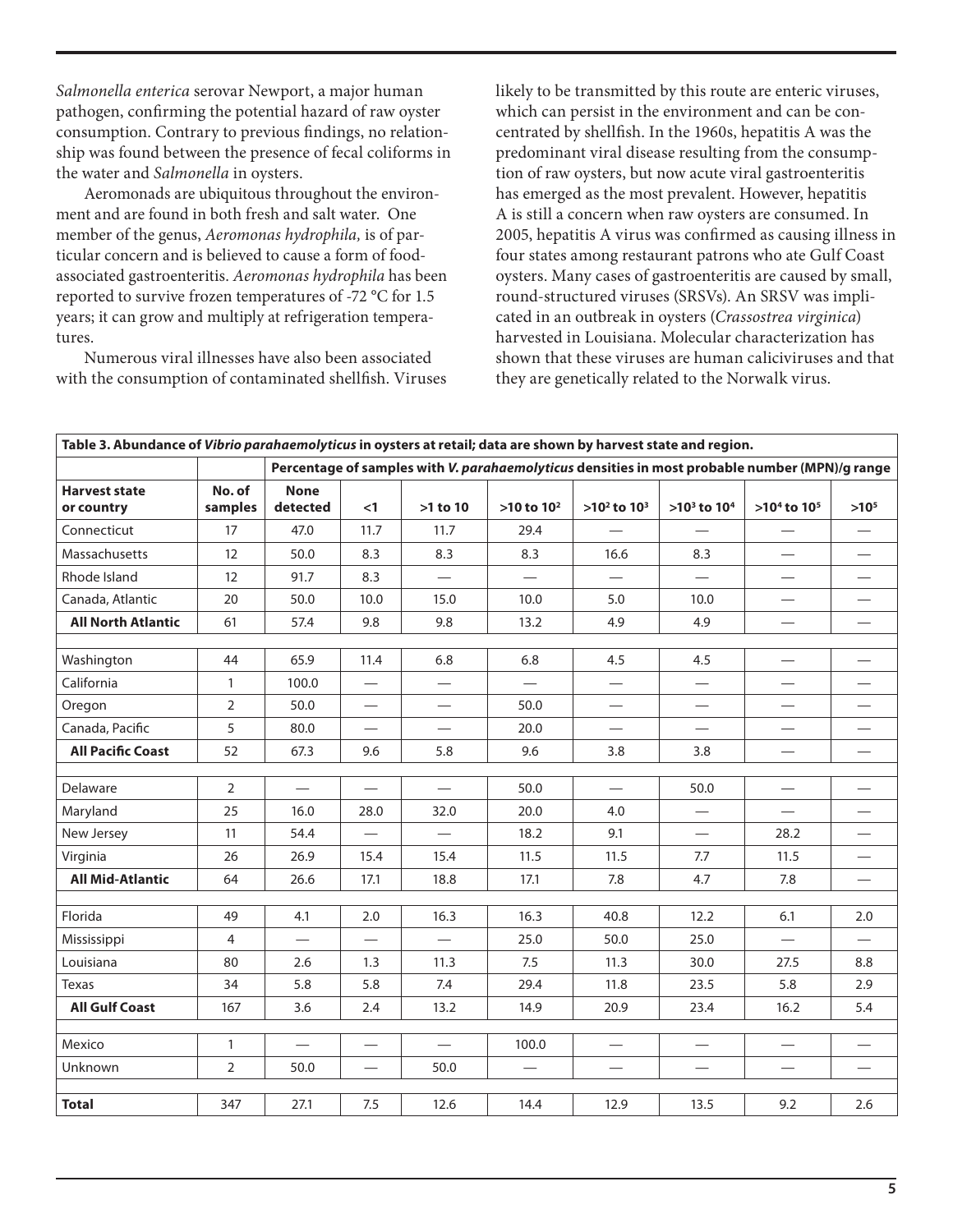#### *Post-harvest processes for oysters*

Two treatments that reduce bacteria in fresh oysters are relaying and depuration.

**Relaying.** Relaying involves moving oysters harvested in a bacteriologically contaminated area (closed area) to an approved area (clean waters) for natural biological cleansing. Shellfish are collected under supervision and re-planted for at least one spawning season (June 15 to September 15). Specific relaying requirements vary from state to state, but National Shellfish Sanitation Program guidelines must be followed. Relaying has several benefits. It allows for the use of an otherwise unavailable resource; works over (cultivates) existing natural beds, which usually benefits the substrate; and further distributes a local gene pool, which may enhance natural spawning. The most significant benefit may be the depletion of natural stock from polluted areas, which reduces the incentive for illegal harvests. Illegal harvests of contaminated shellfish pose a significant public health hazard. Relaying is expensive, however, and careful oversight, testing and monitoring are required.

**Depuration.** Depuration is the purification of shellfish harvested from moderately contaminated areas under controlled conditions. The process generally involves holding shellfish in tanks of flowing seawater for 2 to 3 days. The seawater used is sterilized by ultraviolet light. Shellfish harvested from moderately contaminated areas normally purge themselves of bacterial contaminants within 48 hours, but they may be held for up to 72 hours in some circumstances. After that, quality and shelf life decline. Depuration is effective in removing many fecal bacterial contaminants from shellfish. As commercially practiced, it is less effective at removing viral contaminants such as norovirus and hepatitis A. It is not consistently effective in removing other contaminants such as naturally occurring marine vibrios (*Vibrio parahaemolyticus* and *Vibrio vulnificus*); marine biotoxins such as those causing paralytic shellfish poisoning (PSP), diarrheal shellfish poisoning (DSP), and amnesic shellfish poisoning (ASP); heavy metals; or organic chemicals.

The success of depuration and relaying depends on several factors, including shellfish metabolic activity as affected by water temperature, initial levels of pathogenic viruses or bacteria, water salinity, and specific design characteristics of the depuration system. Enteric viruses are very resistant to physical and chemical inactivation and may persist in shellfish tissues after depuration.

#### *Processing treatments of oysters*

**High-pressure processing.** Exposing certain foods to high pressure can reduce the microorganism count while retaining acceptable sensory properties. High-pressure

treatment is very effective against Gram-negative organisms but less effective against Gram-positive ones. *Vibrio parahaemolyticus* in pure culture and in oysters was reduced to non-detectable levels when exposed to highpressure processing (HPP) at 345 MPa (mega pascals) for 30 and 90 seconds, respectively. Multiple strains of *V. parahaemolyticus* and *V. vulnificus* have been tested in phosphate-buffered saline to determine their sensitivity to HPP. The sensitivity among strains was variable in all species, with environmental species appearing more sensitive to HPP and clinical species tending to be more resistant. Kingsley et al. (2002) report that HPP (460 MPa for 5 minutes) also inactivates hepatitis A virus.

**Gamma irradiation.** Jakabi et al. (2003) studied the effect of gamma irradiation on both sensory attributes and high levels of *Salmonella enteriditis, Salmonella infantis,* and *Vibrio parahaemolyticus* in oysters (C*rassostrea brasiliana*). The oysters were exposed to gamma irradiation ( 60Co) in doses ranging from 0.5 to 3.0 kGy. A dose of 3.0 kGy was generally sufficient to reduce the level of *Salmonella* serotypes by 5 to 6 log<sub>10</sub> units and did not change the odor, flavor or appearance of the oysters. A dose of 1.0 kGy was sufficient to produce a 6 log<sub>10</sub> reduction in *V. parahaemolyticus.*

**Electrolyzed oxidizing.** The effect of electrolyzed oxidizing (EO) water treatment in reducing *V. parahaemolyticus* and *V. vulnificus* was investigated by Ren and Su (2006). Populations of *V. parahaemolyticus* (8.74 x 107 cfu/ ml) and *V. vulnificus* (8.69 x 10<sup>7</sup> cfu/ml) in pure culture decreased to nondetectable levels  $( $6.6 \log_{10}$  reductions)$ within 15 seconds in EO water containing 0.5% NaCl. Freshly harvested Pacific oysters (*Crassostrea gigas*) were inoculated with a 5-strain cocktail of *V. parahaemolyticus* or *V. vulnificus* at levels of 10<sup>4</sup> and 10<sup>6</sup> MPN/g and treated with EO water (30 ppm chlorine; pH 2.82; oxidizing potential 1131mV) containing 1% NaCl at room temperature. Significant reductions in the two bacterial species were observed after 4 to 6 hours of exposure. Extending the exposure for more than 12 hours was detrimental to the oysters. Electrolyzed oxidizing water can be used as an effective treatment to reduce *Vibrio* contamination in oysters; however, exposure should be limited to 4 to 6 hours.

# **All shellfish**

#### *Toxins*

Many species of marine microalgae produce substances that are highly toxic. Because the algae are widespread and periodically form large concentrations in the form of population blooms, the amounts of toxins produced can be considerable. Mussels have been reported to accumulate substantial amounts of some phycotoxins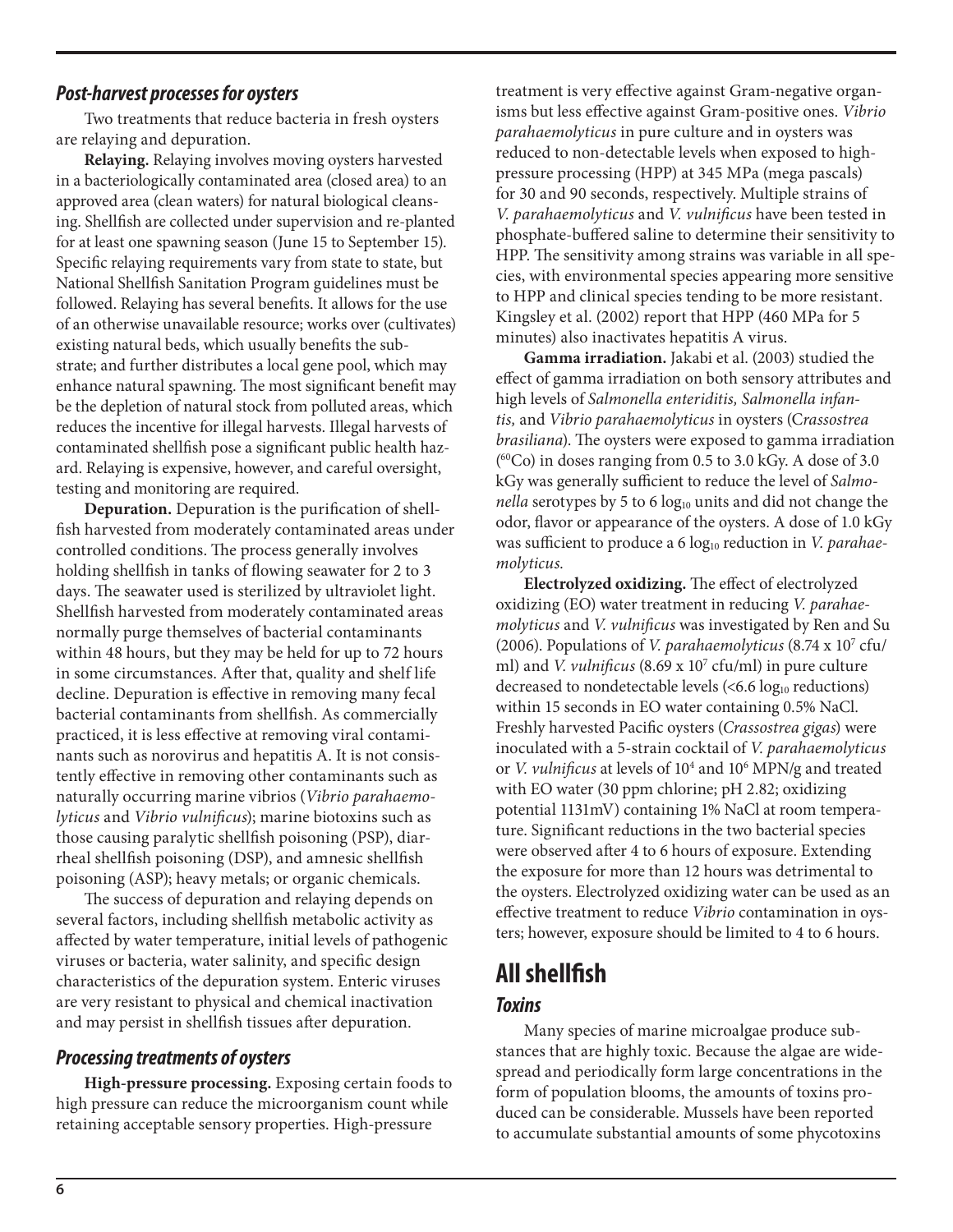faster than other bivalves (Shumway, 1990). Although mussels may acquire phycotoxins by ingesting bacteria or dissolved toxins, the most important route of acquisition is the ingestion of toxic phytoplankton. There is substantial variability in the uptake rate among individuals of the same species. Mussels are highly resistant to saxitoxin and similar compounds and are usually unaffected by feeding on dinoflagellates that produce the toxin (which causes paralytic shellfish poisoning, PSP). This resistance, along with the high filtration rate of mussels, is likely the reason mussels accumulate phycotoxin more quickly than other bivalves. Smaller mussels tend to have a greater concentration of toxins per unit weight than larger mussels.

#### *Parasites*

Among the protozoan parasites of animal and human interest, *Cryptosporidium* is very important for its threat to public health. *Cryptosporidium* is present worldwide and causes diarrheal disease in humans, which can be life threatening to immunocompromised individuals. Many factors facilitate *Cryptosporidium* accumulation in bivalues and transmission to humans: 1) the small size of the oocysts, 2) their viability in the environment (up to 1 year in artificial seawater), 3) the high concentrations reported in the feces of young calves (10<sup>8</sup> oocysts per g), 4) their low sedimentation rate, 5) their resistance to commonly used disinfectants, 6) the low doses required for human infection  $( \leq 30$  oocysts), and 7) the lack of specific treatment.

The presence of *Cryptosporidium* oocysts in mussels has been reported in samples from the U.S., Europe and Canada. In one study, oocysts incubated in artificial seawater at 6 to 8 °C under moderate oxygenation were found to remain infectious for 1 year. This suggests that *C. parvum* can survive in seawater for at least 1 year and that seawater and mussels are a potential source of *C. parvum* infection for humans.

*Cryptosporidium parvum* has been detected in eastern oysters (*Crassostrea virginica*) at all commercial harvesting sites tested in Maryland tributaries to the Chesapeake Bay. It has also been found in oysters from 64.9 percent of sites sampled in 13 Atlantic Coast states from Maine to Florida and in New Brunswick, Canada (Fayer et al., 2003).

Customary processing operations may not completely eliminate *C. parvum* oocysts from shellfish. The parasite can survive in the tissue of fresh shellfish from harvest through consumption and is resistant to treatment with many toxic chemicals (both liquids and gasses). It also can survive several months at refrigeration temperatures. Some post-harvest methods used to destroy the oocysts include: 1) steaming at atmospheric pressure until all mollusks open their valves, 2) E-beam irradiation (1.0, 1.5 and 2.0 kGy), 3) microwave energy, and 4) irradiation exposure of 1 kGy. Unfortunately, none of these processes has been completely effective. High-pressure processing using 550 MPa for 180 seconds produced the maximum decrease (93.3 percent) of mouse infectivity from the oocysts.

# **Conclusions**

Oysters and mussels can cause food-borne illness in both normal and immunocompromised individuals. Research has shown that various indicator microorganisms (such as fecal coliforms) do not accurately identify the risk of consuming raw or minimally cooked products. The best method of controlling pathogens is to use a postharvest treatment. Some treatments, such as pasteurization, irradiation, high hydrostatic pressure processing, and long-term freezing, reduce both pathogenic microorganisms (viruses, parasites) and the allergenic nature of specific proteins in shellfish species. However, not all processes are effective on all microorganisms. Some traditional processes, such as depuration, remove some pathogenic organisms but not all of them. Depuration is effective only when the shellfish are placed in clean waters for extended time periods. The time required will depend on the shellfish species, the amount of pathogen accumulation, the type of pathogen, and environmental factors.

Some shellfish, such as shrimp, are usually eaten fully cooked. The major health hazards with these products are contamination during or after processing and allergenic reaction. Shrimp are also hazardous if they scratch or wound handlers because such injuries can cause infection.

## **References**

- Centers for Disease Control and Prevention. 2000. Surveillance for food-borne disease outbreaks-United States, 1993-1997. MMWR Surveillance Summary 49: 1-51.
- Chalmers, R.M., A.P. Sturdee, P. Mellors, V. Nicholson, F. Lawlor, F. Kenny and P. Timpson. 1997. *Cryptosporidium parvum* in environmental samples in the Sligo area, Republic of Ireland: a preliminary report. Lett. Appl. Microbiol. 25: 380-384.
- Cook, D.W., P. O'Leary, J.C. Hunsucker, E.M. Sloan, J.C. Boweers, R.J. Blodgett and A. DePaola. 2002. *Vibrio vulnificus* and *Vibrio parahaemolyticus* in U.S. retail shell oysters: A national survey from June 1998 to July 1999. Journal of Food Protection 65: 79-87.
- Dalsgaard, A., H.H. Huss, A. H-Kittikum and J.L. Larsen. 1995. Prevalence of *Vibrio cholerae* and *Salmonella* in a major shrimp production area in Thailand. International Journal of Food Microbiology 28: 101-113.
- Fayer, R., J.M. Trout, E.J. Lewis, M. Santin, L. Zhou, A.A. Lal and L. Xiao. 2003. Contamination of Atlantic